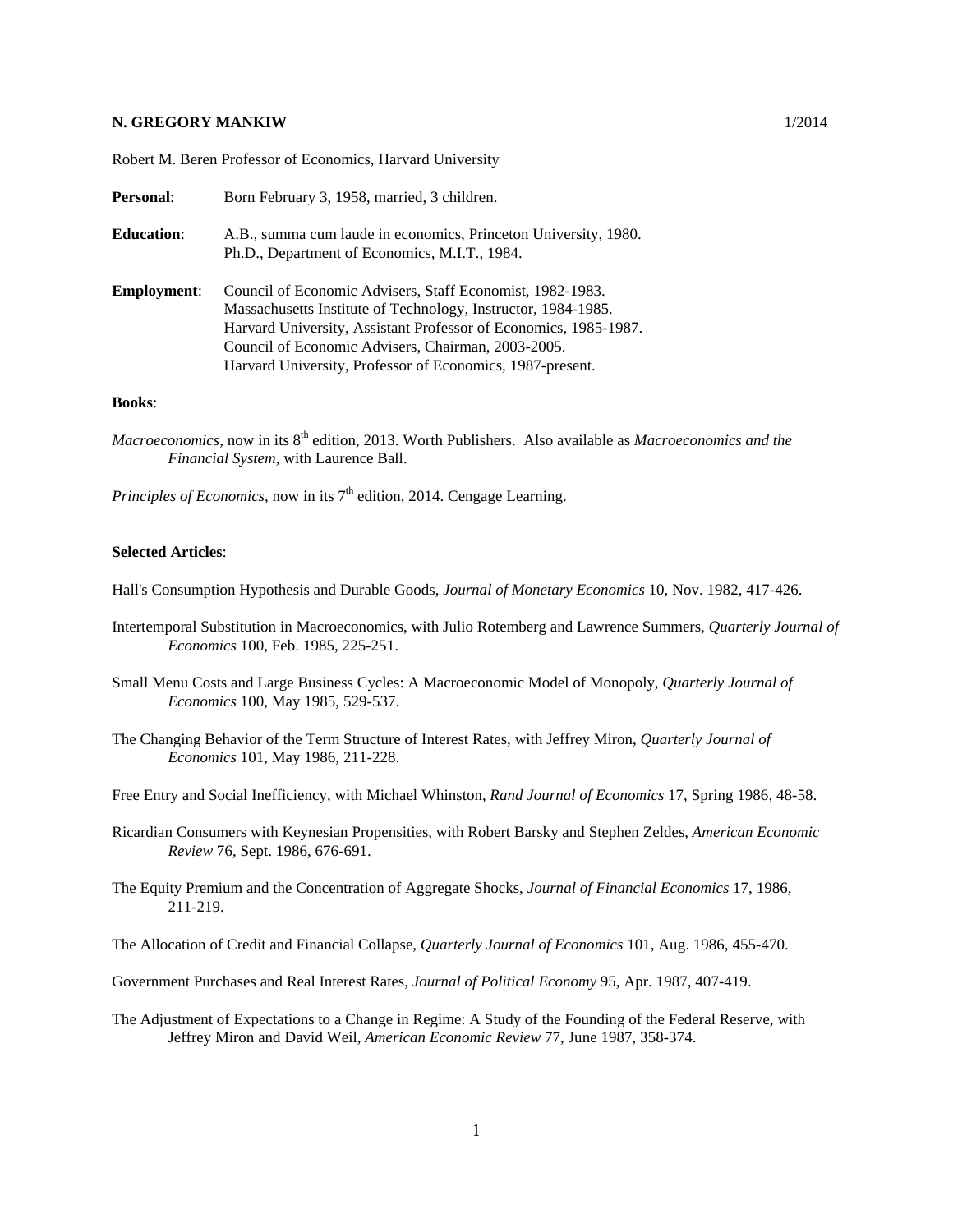Are Output Fluctuations Transitory? with John Campbell, *Quarterly Journal of Economics*, Nov. 1987, 857-880.

- The New Keynesian Economics and the Output-Inflation Trade-off, with Laurence Ball and David Romer, *Brookings Papers on Economic Activity*, 1988:1, 1-65.
- Assessing Dynamic Efficiency: Theory and Evidence, with Andrew Abel, Lawrence Summers, and Richard Zeckhauser, *Review of Economic Studies* 56, Jan. 1989, 1-20.
- Real Business Cycles: A New Keynesian Perspective, *Journal of Economic Perspectives* 3, Summer 1989, 79-90.
- The Baby Boom, the Baby Bust, and the Housing Market, with David Weil, *Regional Science and Urban Economics* 19, 1989, 235-258.
- Precautionary Saving and the Timing of Taxes, with Miles Kimball, *Journal of Political Economy* 97, Aug. 1989, 863-879.
- Consumption, Income, and Interest Rates: Reinterpreting the Time Series Evidence, with John Campbell, *NBER Macroeconomics Annual* 4, 1989, 185-216.
- Permanent Income, Current Income, and Consumption, with John Campbell, *Journal of Business and Economic Statistics* 8, July 1990, 265-280.
- A Quick Refresher Course in Macroeconomics, *Journal of Economic Literature* 28, Dec. 1990, 1645-1660.
- The Consumption of Stockholders and Non-Stockholders, with Stephen Zeldes, *Journal of Financial Economics* 29, Mar. 1991, 97-112.
- The Response of Consumption to Income: A Cross-Country Investigation, with John Campbell, *European Economic Review* 35, 1991, 723-767.
- A Contribution to the Empirics of Economic Growth, with David Romer and David Weil, *Quarterly Journal of Economics* 107, May 1992, 407-437.
- Asymmetric Price Adjustment and Economic Fluctuations, with Laurence Ball, *Economic Journal* 104, Mar. 1994, 247-261.
- Relative-Price Changes as Aggregate Supply Shocks, with Laurence Ball, *Quarterly Journal of Economics*, Feb. 1995, 161-193.
- Capital Mobility in Neoclassical Models of Growth, with Robert Barro and Xavier Sala-i-Martin, *American Economic Review* 85, Mar. 1995, 103-115.
- The Growth of Nations, *Brookings Papers on Economic Activity*, 1995:1, 275-326.
- An Asset Allocation Puzzle, with Niko Canner and David Weil, *American Economic Review* 87, Mar. 1997, 181- 191.
- Government Debt, with Douglas Elmendorf, *Handbook of Macroeconomics*, North Holland, 1999.

The Savers-Spenders Theory of Fiscal Policy, *American Economic Review* 90, May 2000, 120-125.